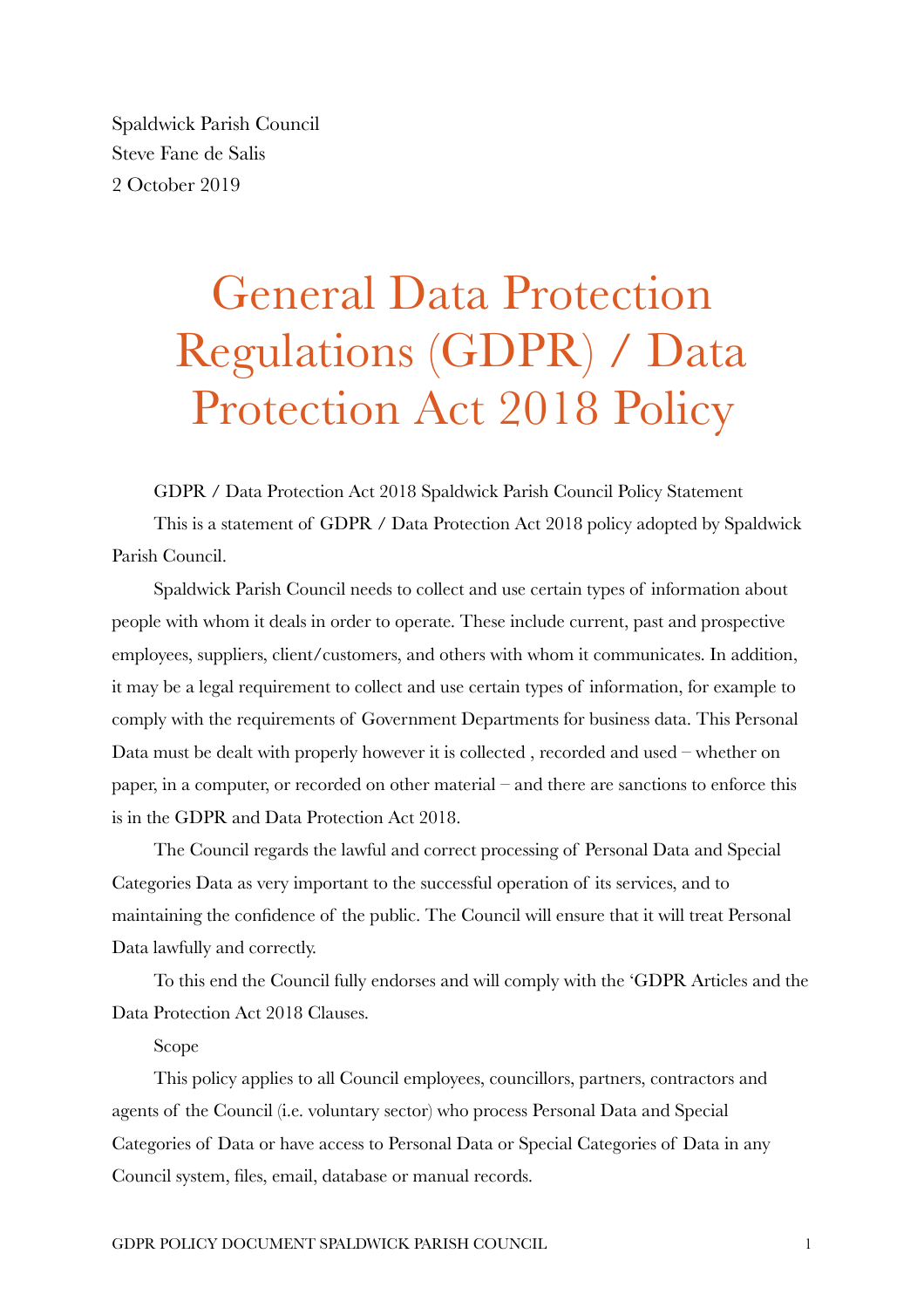## Definitions

'Data Controller' – the legal entity responsible for compliance to GDPR – The Council. 'Data Processor' – a natural or legal person, public authority, agency or other body which processed Personal Data on behalf of the Data Controller.

'Data Protection Act 2018' - An Act to make provision for the regulation of the processing of information relating to individuals; to make provision in connection with the Information Commissioner's functions under certain regulations relating to information; to make provision for a direct marketing code of practice; and for connected purposes.

'Data Subject' – A living individual who is the subject of the Personal Data (e.g. Employee, Resident, Customer)

GDPR' - Regulation (EU) 2016/679 of the European Parliament and of the Council of 27 April 2016 on the protection of natural persons with regard to the processing of personal data and on the free movement of such data, and repealing directive 95/46/EC as updated, superseded or repealed from time to time.

'Personal Data' - means any information relating to an identified or identifiable natural person ('data subject'); an identifiable natural person is one who can be identified, directly or indirectly, in particular by reference to an identifier such as a name, an identification number, location data, an online identifier or to one or more factors specific to the physical, physiological, genetic, mental, economic, cultural or social identity of that natural person;

'Special Categories' - Processing of Personal Data revealing racial or ethnic origin, political opinions, religious or philosophical beliefs, or trade union membership, and the processing of genetic data, biometric data for the purpose of uniquely identifying a natural person, data concerning health or data concerning a natural person's sex life or sexual orientation shall be prohibited.

The Articles – Conditions for processing

Article 5 of the GDPR requires that the Council process Personal Data in accordance with the following;

(a) processed lawfully, fairly and in a transparent manner in relation to individuals;

(b) collected for specified, explicit and legitimate purposes and not further processed in a manner that is incompatible with those purposes; further processing for archiving purposes in the public interest, scientific or historical research purposes or statistical purposes shall not be considered to be incompatible with the initial purposes;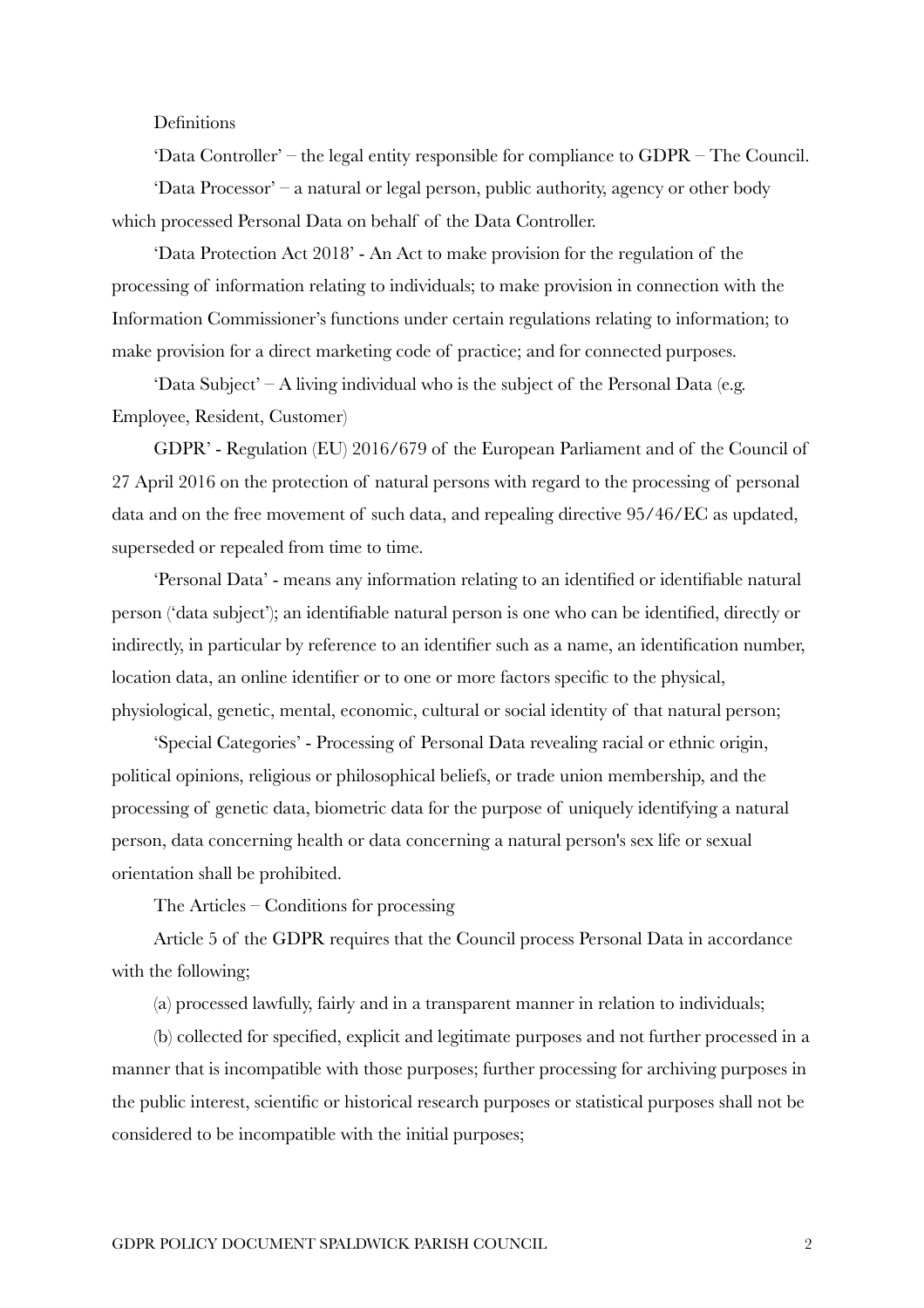(c) adequate, relevant and limited to what is necessary in relation to the purposes for which they are processed;

(d) accurate and, where necessary, kept up to date; every reasonable step must be taken to ensure that Personal Data that are inaccurate, having regard to the purposes for which they are processed, are erased or rectified without delay;

(e) kept in a form which permits identification of data subjects for no longer than is necessary for the purposes for which the Personal Data are processed; Personal Data may be stored for longer periods insofar as the Personal Data will be processed solely for archiving purposes in the public interest, scientific or historical research purposes or statistical purposes subject to implementation of the appropriate technical and organisational measures required by the GDPR in order to safeguard the rights and freedoms of individuals; and;

(f) processed in a manner that ensures appropriate security of the personal data, including protection against unauthorised or unlawful processing and against accidental loss, destruction or damage, using appropriate technical or organisational measures;

Therefore, Spaldwick Parish Council will, through appropriate management and strict application of criteria and controls;

(a) observe fully conditions regarding the fair collection and use of information;

(b) meet its legal obligations to specify the purposes for which information is used;

(c) collect and process appropriate information, and only to the extent that it is needed to fulfil operational needs or to comply with any legal requirements;

(d) ensure the quality of information used;

(e) apply strict checks to determine the length of time information is held;

(f) ensure that the rights of people about whom information is held can be fully exercised under the GDPR / Data Protection Act 2018 in accordance with the rights set out below.

(g) take appropriate technical and organisational security measures to safeguard personal information;

Lawfulness of Processing (Personal Data)

Article 6(1) of GDPR sets out the following lawful bases for processing;

. The Data Controller has to comply with a legal obligation to which the Controller is subject.

. The processing is necessary for the performance of a contract to which the data subject is a party, or steps prior to entering a contract with a data subject.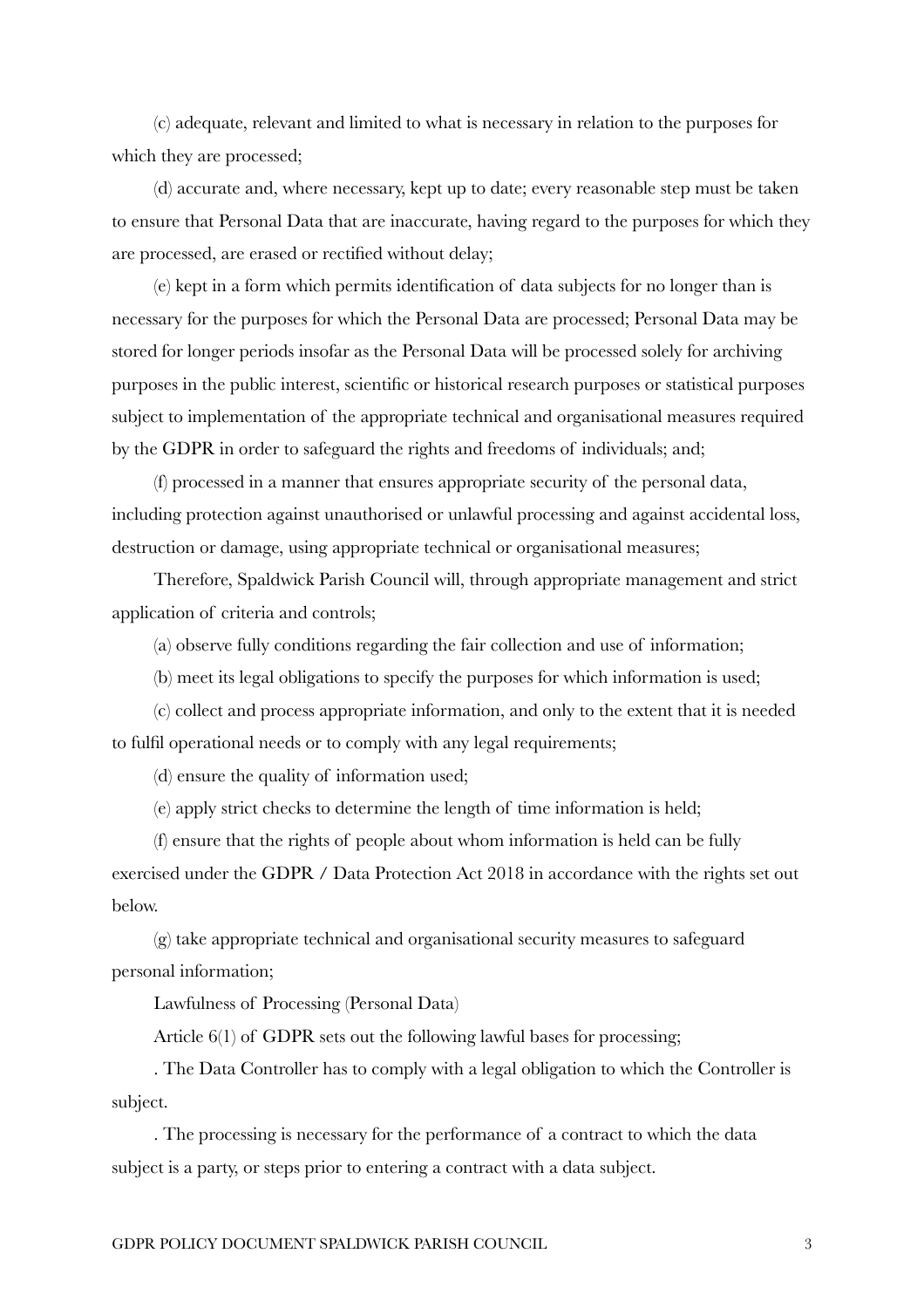. The processing is necessary for the purposes of legitimate interests pursued by the Data Controller or third party.

. The Data Subject has given their consent to the processing

. The processing is necessary to protect the vital interests of the Data

Subject

. The processing is necessary for the performance of a task carried out in

the public interest or in the exercise of official authority vested in the Data Controller.

. Individuals have the right to be informed about the collection and use of their Personal Data

. Individuals have the right to access their Personal Data and supplementary information

. Individuals have the right to have inaccurate Personal Data rectified

. Individuals have the right to request their Personal Data to be erased

('right to be forgotten) in certain circumstances.

. Individuals have the right to restriction or suppression of Personal Data in certain circumstances

. Individuals have the right to Data Portability

. Individuals have the right to object to processing in certain

circumstances

. Individuals have the right to object to automated decision making

Subject Access Requests

The Council must process a request for information from a data subject (also known as a subject access request) by 1 (one) calendar month from date of receipt. The Council may request identification from the data subject to confirm the identity of the data subject.

A 'reasonable fee' may only be charged when a request is manifestly unfounded or excessive, particularly if it is repetitive, or if further copies of the same information is requested.

Children's Personal Data

When processing personal data of a child aged 13 years (or younger) – parental or guardian consent must be required before processing can take place.

Privacy by Design

The Council is committed to a 'privacy by design and default' approach'; that is the Council will ensure that privacy and data protection is a key consideration in the early stages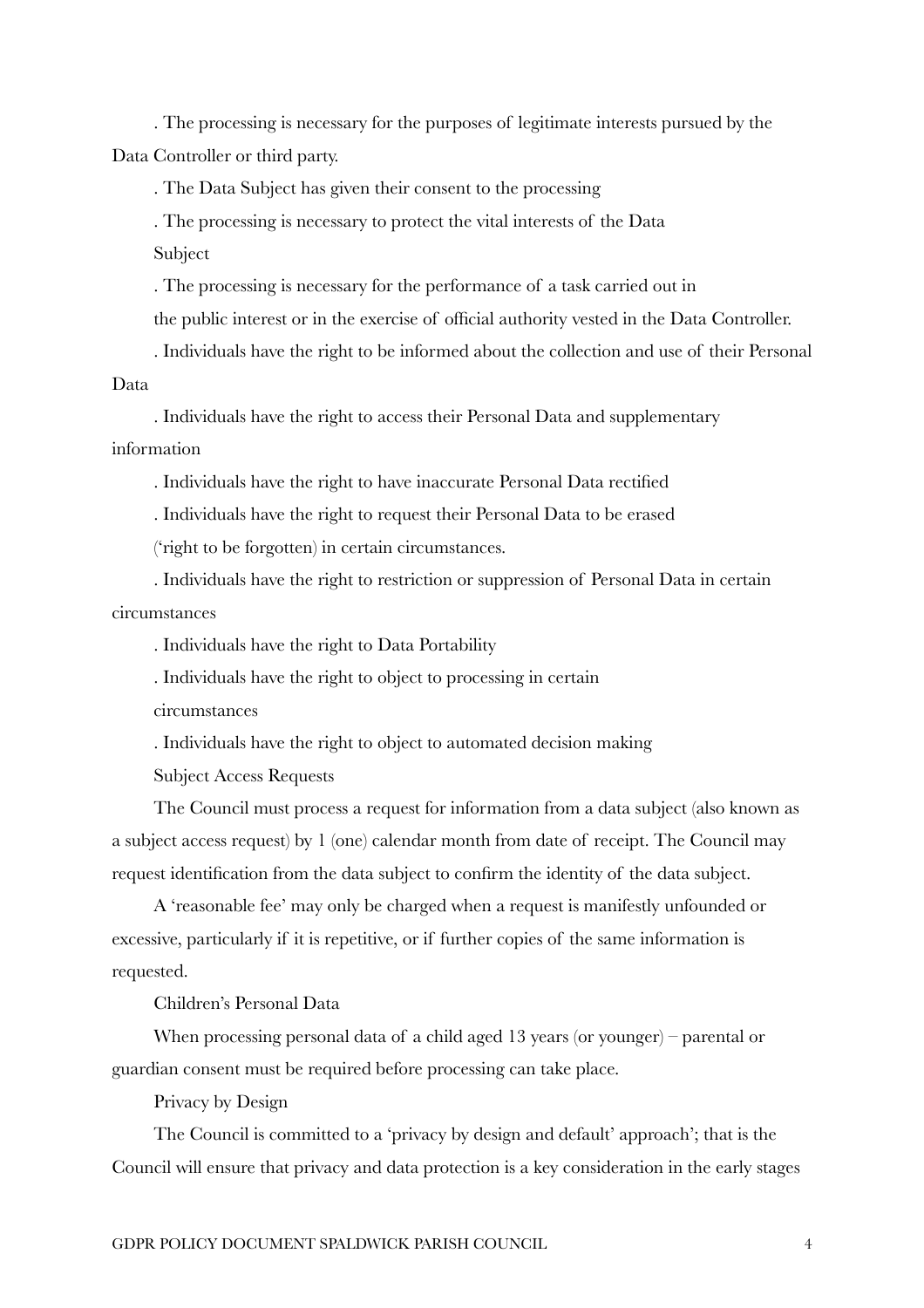of any project where the 'rights and freedoms' of people will be significantly affected or where a system is introduced that will affect people's Personal Data. These include but are not limited to; ICT Systems (processing Personal Data), developing legislation, policy or strategies that have privacy implications, data sharing or using data for new purposes.

The Council will conduct privacy impact assessments and include contractual GDPR clauses in data processor contracts.

**Notification** 

The Council must notify the ICO annually of its record of processing activities. The Council must pay the Tier 3 charge to notify.

International Transfers

Personal Data shall not be transferred to a country or territory outside the European Economic Area unless that country or territory ensures an adequate level of protection for the rights and freedoms of data subjects in relation to the processing of personal data.

Appointment of a Data Protection Officer

In accordance with Article 7 (3) of the DPA 2018 the following are not public authorities for the purposes of the GDPR

. A Parish Council in England

Therefore, The Council is not a public authority for the purposes of the GDPR and do not need to appoint a DPO. There are other conditions that require the appointment of a DPO but they are unlikely to apply in the circumstances.

Regardless of whether the GDPR obliges you to appoint a DPO, the Council are still subject to data protection legislation and must ensure that the organisation discharges its obligations under GDPR.

Other Policy Conditions

In addition, Spaldwick Parish Council will ensure that:

. everyone managing and handling Personal Data understands that they are contractually responsible for following good data protection practice;

. everyone managing and handling Personal Data is appropriately trained to do so;

. everyone managing and handling Personal Data is appropriately supervised;

. anybody wanting to make enquiries about handling personal Information knows what to do;

. queries about handling Personal Data are promptly and courteously dealt with;

. methods of handling Personal Data are clearly described;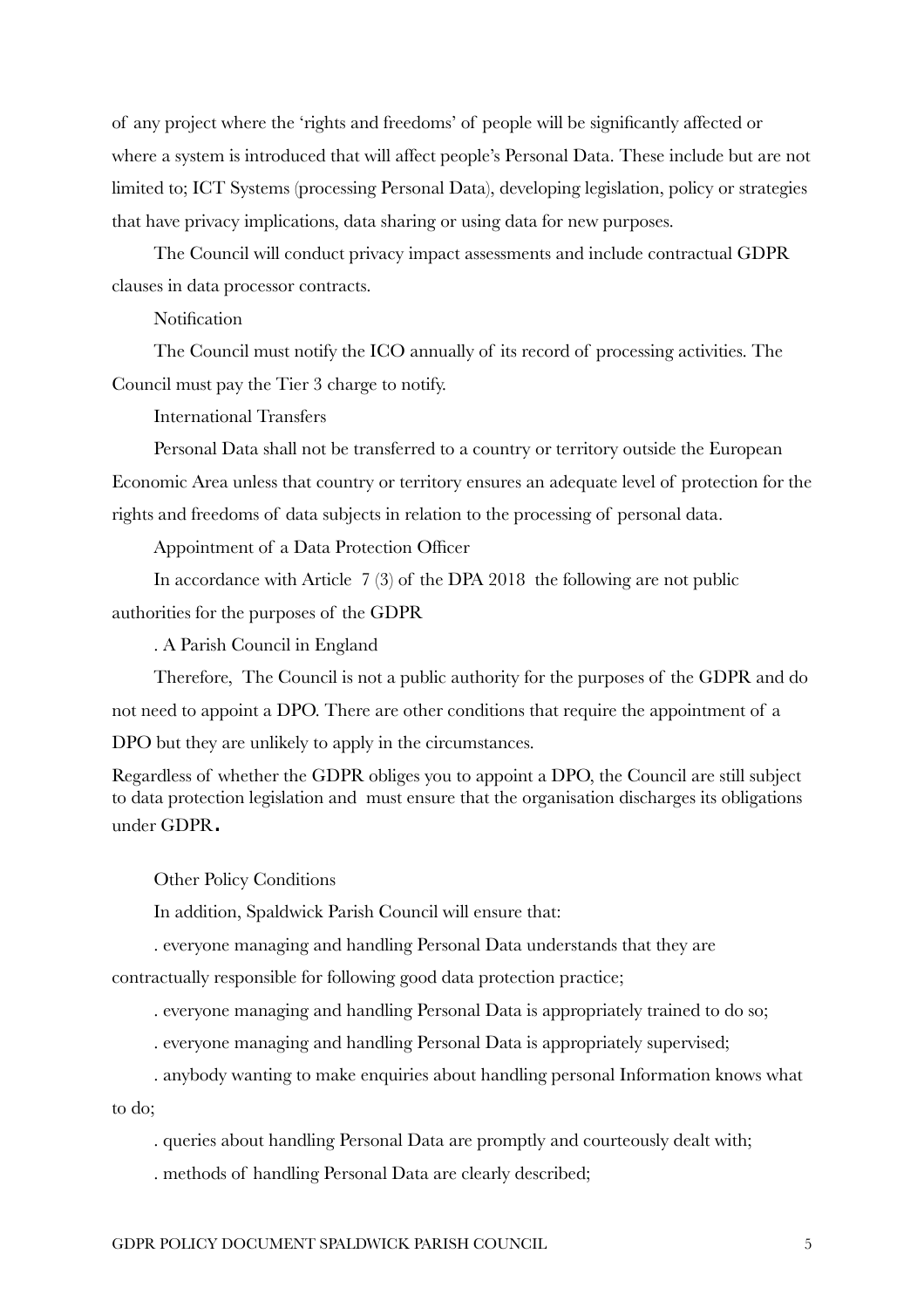. a regular review and audit is made of the way Personal Data is managed, including CCTV systems.

. methods of handling Personal Data are regularly assessed and evaluated;

. regular assessments of our compliance with the GDPR / Data Protection Act 2018 will take place.

**Offences** 

Staff must be aware of the following offences under the GDPR / Data Protection Act 2018;

(1) It is an offence for a person knowingly or recklessly;

(a) to obtain or disclose Personal Data without the consent of the controller,

(b) to procure the disclosure of Personal Data to another person without the consent of the controller, or

(c) after obtaining personal data, to retain it without the consent of the person who was the controller in relation to the Personal Data when it was obtained.

(2) It is an offence for a person to sell Personal Data if the person obtained the data in circumstances in which an offence under subsection (1) {above} was committed.

It is an offence for a person to offer to sell Personal Data if the person; (a) has obtained the data in circumstances in which an offence under

subsection (1) {above} was committed, or

(b) subsequently obtains the data in such circumstances.

(3) It is an offence for a person knowingly or recklessly to re-identify information that is de-identified Personal Data without the consent of the controller responsible for deidentifying the personal data.

(4) It is an offence for a person knowingly or recklessly to process Personal Data that is information that has been re-identified where the person does so;

(a) without the consent of the controller responsible for de-identifying the personal data, and

(b) in circumstances in which the re-identification was an offence under subsection (1) {above}.

(5) It is an offence for a person listed in subsection (6) {below} to alter, deface, block, erase, destroy or conceal information with the intention of preventing disclosure of all or part of the information that the person making the request would have been entitled to receive.

(6) Those persons are;